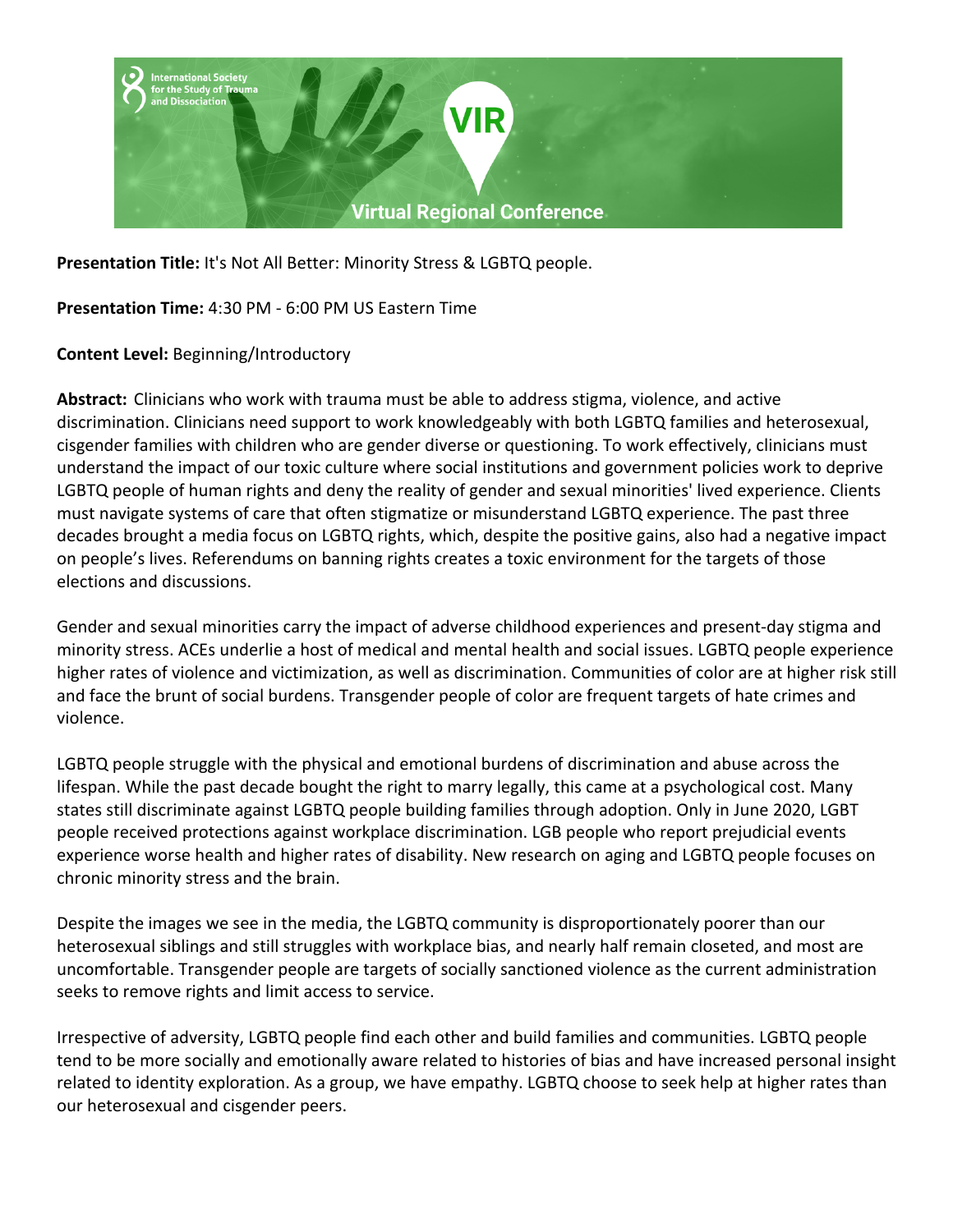Society is slowly changing the current impact of interpersonal and institutional discrimination, and the past impact of ACEs is significant. LGBTQ people are at higher risk for disproportional impact from experiences like the COVID pandemic, where there are higher rates of job loss resulting in loss of health coverage and increased mental health challenges with gender-affirming surgeries postponed indefinitely.

We will overview underlying themes and research across the lifespan, focusing on discussing ACEs and their impact on gender and sexual minorities. We will discuss clinical interventions and approaches to work with LGBTQ clients. We will address parenting concerns for LGBTQ parents and allies related to bullying and stigma. We will discuss how we support our children to understand and inoculate against shame and internalized oppression. We will also explore how allies can raise children who will not bully or harm gender nonconforming or LGBTQ or gender-diverse peers.

## **Learning Objectives:**

At the conclusion of this presentation, participants will be able to:

- Describe in broad terms, two ways that working with trauma in LGBTQ clients is different from working with cisgender heterosexual clients.
- Identify teaching moments and develop skills to transform classrooms, playgrounds and families so they are safer for all children.
- Describe the impact of intersectionality related to culture, class, race, and ethnicity for LGBTQ people.
- Identify three specific concerns related to the COVID pandemic and mental health issues for LGBTQ.
- Identify several tools to assist clients to resist internalized oppression.

# **Presenter(s)**

### **julie graham, MS**

julie graham is a gender health specialist with a particular interest in trauma and the impact of chronic psychosocial stress on health and well being. julie is interested in assisting large institutions to shift to provide culturally responsive care and reduce healthcare disparities. julie was the director of the first program in the nation to provide access to gender confirmation surgery utilizing a focus on peer navigation and education. As the mental health coordinator of gender health related programs within the San Francisco Department of public health, julie spearheaded the creation and implementation of gender health trainings for approximately 10,000 care providers.

### **Mary Jayne Sims, PhD**

Mary Jayne Sims, PhD is a psychologist and consultant who offers training and consultation with a strengthsbased, positive, multicultural lens to promote health and sustainable change. Dr. Sims' clinical expertise is in early childhood mental health; attachment; complex trauma; the impact of incarceration on individuals and families, and intergenerational trauma. Dr. Sims is particularly experienced with working with racial stress and trauma; spirituality, diversity and equity issues in the workplace, parenting, child abuse and raising healthy children of color. She is interested in the intersection of spirituality and the gender spectrum, the relational and intergenerational impact of the -isms, and lesbian parenting. Dr. Sims' grew up in a large working class family with a mother who was a civil rights activist and deeply spiritual. Dr. Sims has managed the experience of being "othered' in educational and work settings, having to navigate being the only black woman in allwhite environments. These experiences influence her work helping clients to sustain a healthy self in hostile environments.